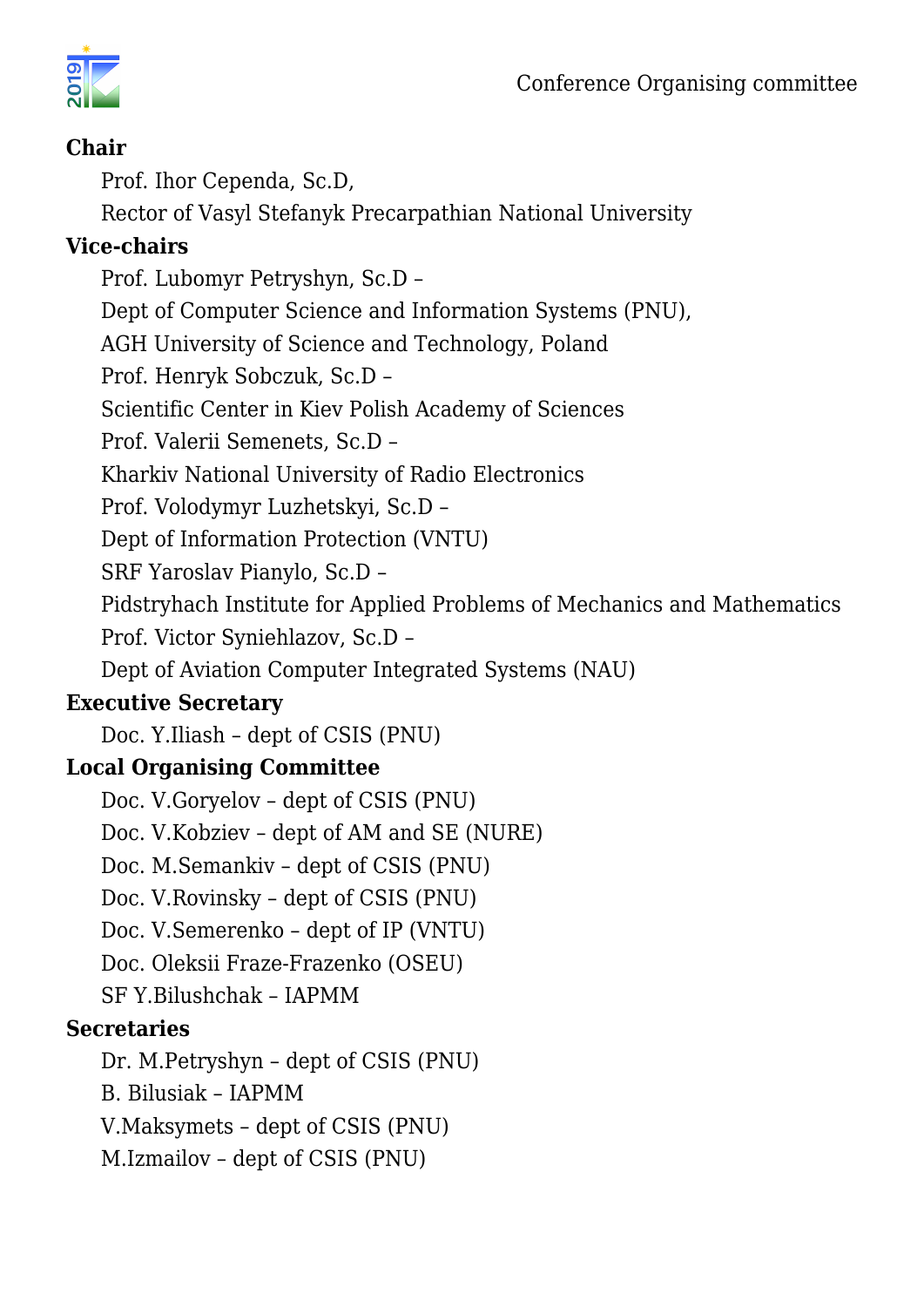

## **Conference Program Committee**

Prof. Al Khiasat (Jordan) Prof. Volodymyr Bezkorovainyi (Ukraine), Prof. Oleh Bisikalo (Ukraine), Prof. Jan Blachut (Great Britain), Prof. Oleksii Borysenko (Ukraine), Prof. Michael Weyrich (Germany), Prof. Vitalii Boiun (Ukraine), Prof. Marek Dudek (Poland) Prof. Serhii Holub (Ukraine), SRF Olha Hrytsyna (Slovakia, Ukraine), Prof. Yurii Hunchenko (Ukraine), Prof. Mykola Dyvak (Ukraine), Prof. Leonid Zamikhovskyi (Ukraine), Prof. Roman Zatorskyi (Ukraine), Prof. Andrii Zahorodniuk (Ukraine) Prof. Serhii Ivanchenko (Ukraine) Prof. Natalia Iwaszczuk (Poland) Prof. Nadiia Kazakova (Ukraine), Prof. Mikolaj Karpinskyi (Poland), Prof. Svitlana Kuznichenko (Ukraine) Prof. Nataliia Kunanets (Ukraine) Prof. Roman Kvietnyi (Ukraine), Prof. Ihor Kohut (Ukraine), Prof. Petro Kostrobiy (Ukraine), Prof. Vasyl Kryven (Ukraine), Prof. Oleh Limarchenko (Ukraine), Prof. Oleksandr Makarenko (Ukraine), Prof. Yevhen Malakhov (Ukraine), Prof. Zynoviy Mychuda (Ukraine), Prof. Fakhriddin Mirzoakhmedov (Tajikistan), Prof. Taras Nahirnyi (Ukraine), Prof. Oleh Nykyforchyn (Ukraine), Prof. Yaroslav Nykolaichuk (Ukraine),